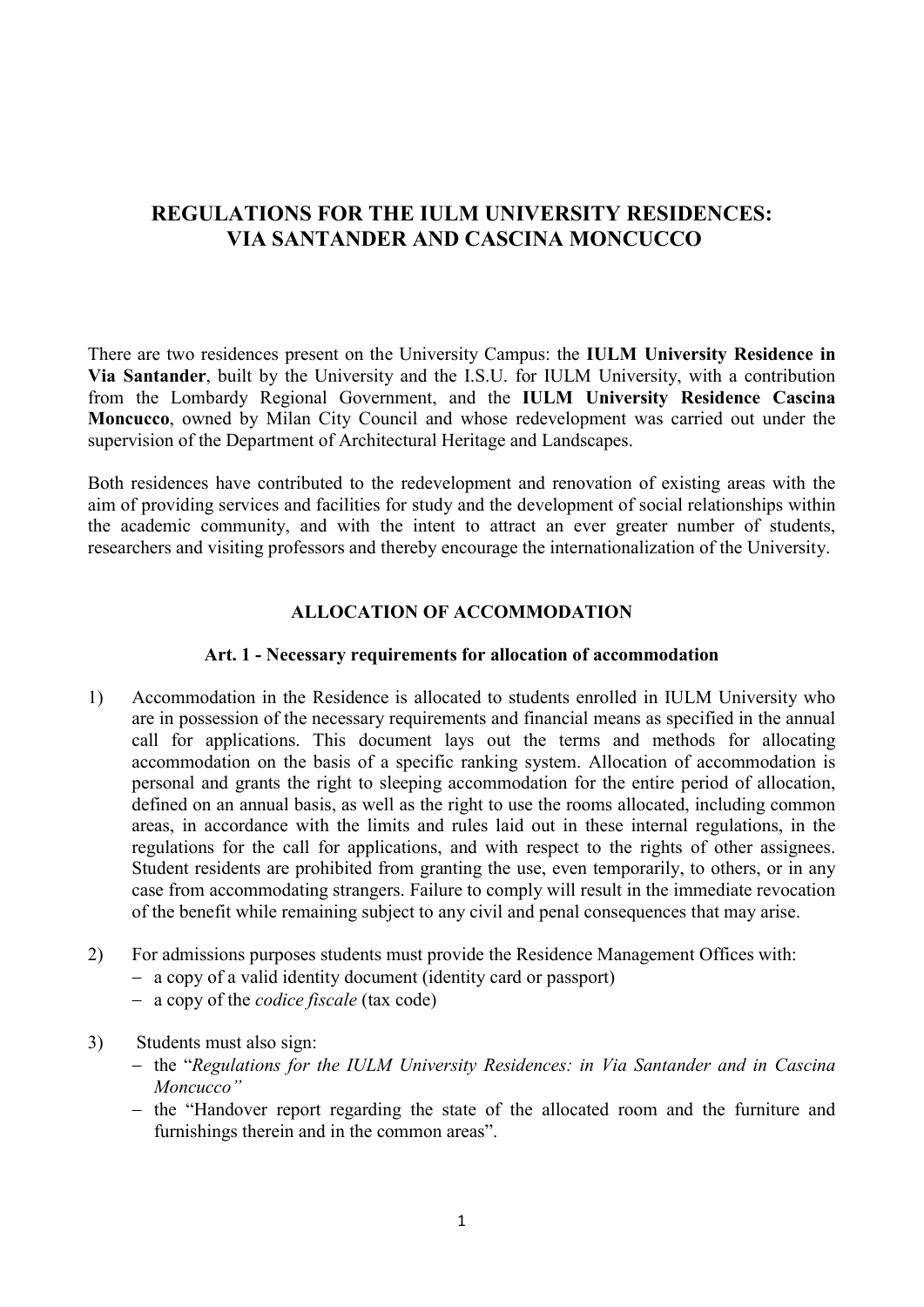#### Art. 2 - Deposit

On admission students must pay a non-interest bearing deposit, the amount of which shall be determined annually by the Board of Governors. The deposit is refundable, without interest, within 60 days of returning the keys of the allocated room and subsequent to an inspection carried out by the Residence Management of the condition of the accommodation (allocated room and common areas) and the material provided for the resident student, and not prior to the payment in full of all charges in relation to the rent, and on condition that there are no outstanding debts of any kind with the University.

 Should the student fail to reimburse the University for any damage to goods, structures or furnishings in the Residence, or fail to settle payment of charges for any extraordinary cleaning costs and/or for the clearance of personal possessions left in the room or the common areas in the Residence, or for the restoration of order, cleanliness and hygiene in the room, the deposit may also be used towards payment of costs and damages. The Management also reserve the right to claim the recovery of greater costs not covered by the deposit.

#### Art. 3 – Methods of payment

- 1) Accommodation costs shall be paid in accordance with the methods specifically described by IULM University on acceptance of the allocated sleeping accommodation.
- 2) Students must keep receipts as proof of payment.
- 3) In case of late payment, interest will be charged at the legal rate.
- 4) In case of late payment beyond one month, the student will be prevented from continuing their university course and, after three months, will lose the right to the accommodation.

#### USE OF THE ACCOMMODATION

#### Art. 4 – Rules for conduct in the community

- 1) In the community of a residence, the conduct of each individual, in their relationships with the other residents and staff, must be based on the observance of fundamental standards of tolerance, respect and collaboration to guarantee the quality of daily cohabitation.
- 2) In the context of this general rule, students must observe the provisions laid out in these regulations, which they shall sign for acceptance on admission and declare to understand. A copy of these Regulations, updated with amendments, will be displayed in the reception of the Residence.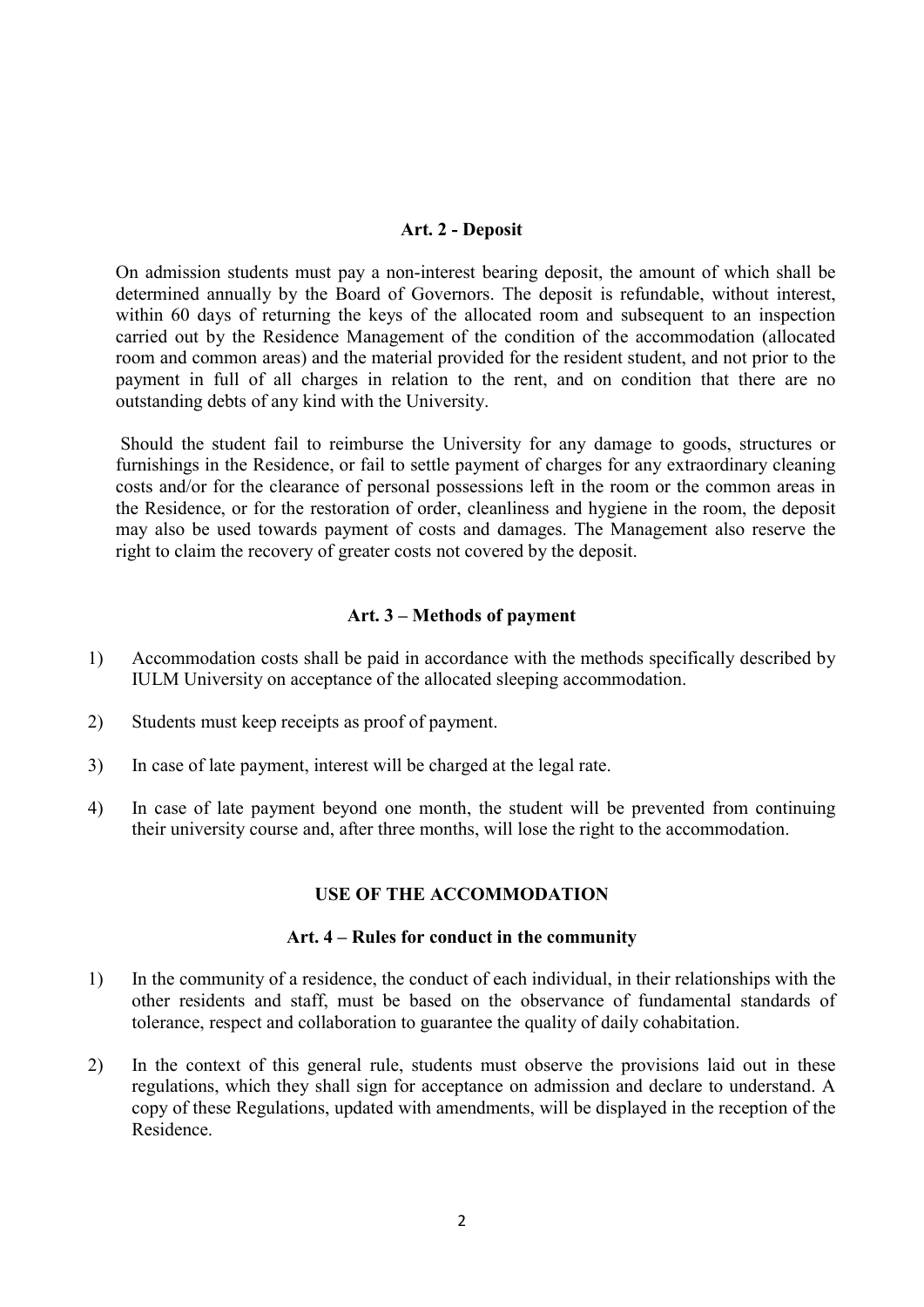- 3) Students shall observe all legal requirements, City Police and public safety regulations as applicable, regulations regarding the obligations of tenants, and any additional provision regarding these Regulations issued by the Residence Management and IULM University.
- 4) Students may not transfer their permanent residential address to the University Residence, even temporarily, with the exception of cases specifically described in Presidential Decree no. 154 of 30th July 2012 as amended, but may use it as a temporary current address.
- 5) Students are responsible for the correct use and care of their room, its furniture, furnishings and fittings; the Residence Management may carry out periodical inspections in accordance with the methods described in these internal regulations.
- 6) Students shall:
	- a) use all areas and equipment (in particular common areas and shared equipment) showing full respect for the other residents;
	- b) promptly inform the management of any contagious illness contracted during the period of allocation; the Residence Management, subsequent to a specific report to IULM University, may temporarily suspend the assignee's right to use the accommodation until a medical certificate is provided as proof of full recovery;
	- c) display any notices or signs only in spaces specifically reserved for such purposes;
	- d) promptly inform the Residence Management of any breakages or damage to the equipment or furnishings provided, or to the plumbing, electrical and heating systems (in particular water pipes and taps, thermostats etc.);
	- e) observe hygiene regulations and maintain order and decorum both in the allocated room and in the common areas;
	- f) lock the room door when absent and return the keys to Reception;
	- g) provide written confirmation of absences of more than 15 days and hand in the key to the allocated room to the Residence Management;
	- h) allow access to personnel responsible for cleaning duties and for carrying out ordinary and extraordinary maintenance, in accordance with the methods described in article 9;
	- i) make appropriate use of telephones on the premises, both in the allocated room and in the common areas;
	- j) make appropriate use of the IT equipment connected to the Internet. These regulations refer to provisions under Italian law as well as the IULM University guidelines as set out in the specific document;
	- k) make appropriate use of appliances and equipment in the common areas of the Residence;
	- l) maintain a level of tidiness in the room in keeping with regulations regarding hygiene and decorum, also by removing and storing personal possessions in the cupboards and storage spaces and/or store rooms if available and suitable for the purpose;
	- m) residents must respect common areas and ensure tidiness and cleanliness after use, with particular reference to the shared kitchen and dining areas;
	- n) observe regulations drawn up by IULM University regarding the use of teaching and/or recreational infrastructures and/or specific services and facilities provided on the premises;
	- o) observe regulations regarding the smoking ban in public places (Law no. 3 of 16/1/2003);
	- p) be aware of all emergency instructions and in particular emergency numbers and meeting points;
	- q) take part in the compulsory emergency drills.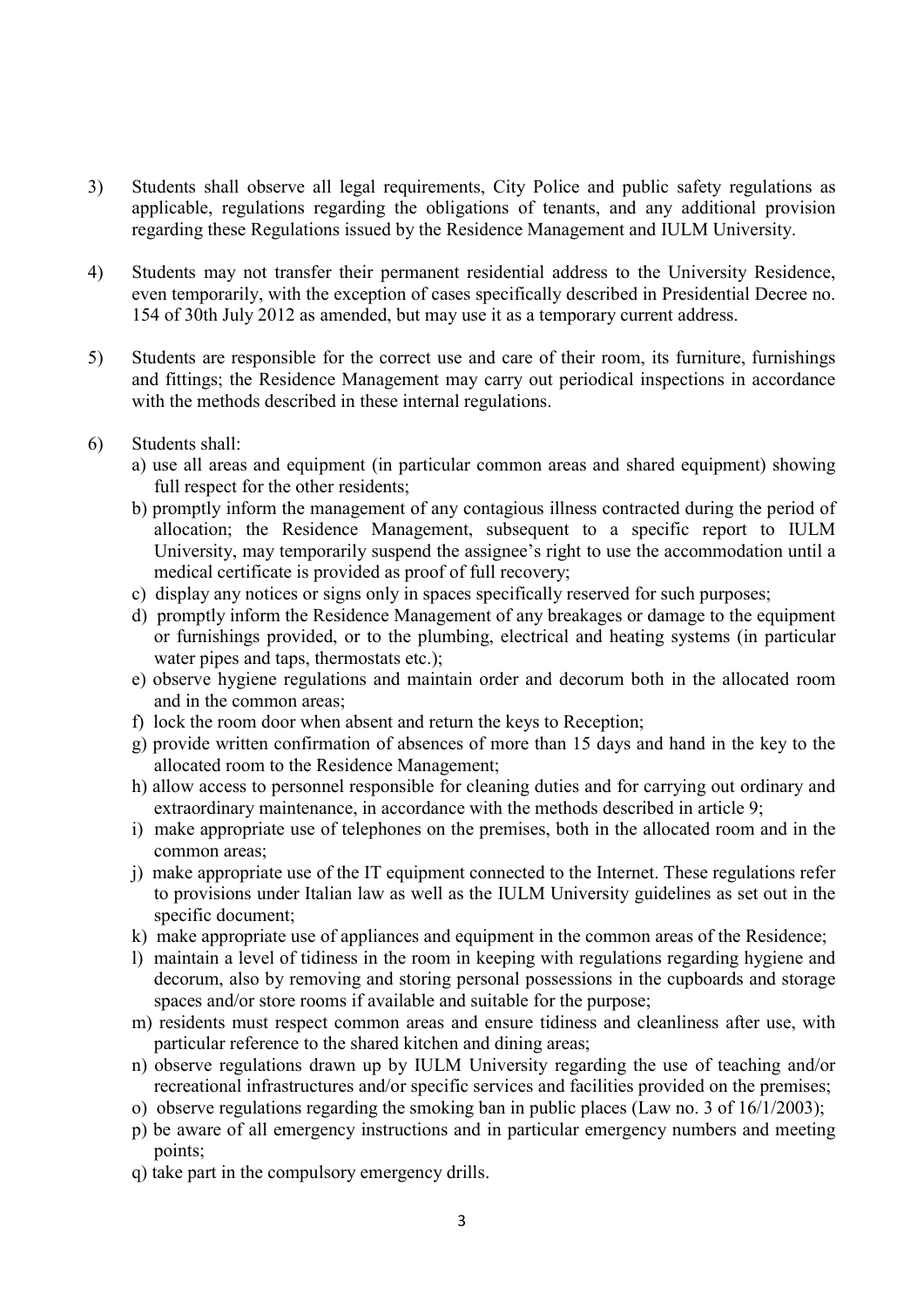- r) in the case of organisation of events or parties, students must comply with the procedures set out in art. 14 of these Regulations.
- 7) Students shall not:
	- a) keep arms, narcotic substances and spirits, harmful substances or inflammable materials either in their rooms or in the common areas;
	- b) keep animals on the Residence premises, including external and adjacent areas, with the exception of guide dogs for the blind and visually impaired;
	- c) create disturbance to other residents. In particular after 11 p.m. and before 8 a.m. it is forbidden to play music or make any sound or noise that may disturb the peace, rest or study of the residents; at other times of the day the use of musical instruments, radios, televisions, stereos etc. must in no way create any type of disturbance;
	- d) gamble or take part in gaming activities;
	- e) place bulky items (bicycles, folding beds, supermarket trolleys etc.) permanently in the common areas or rooms;
	- f) place any object on terraces or window ledges that could pose a danger to the safety of passersby, or that is forbidden by the Municipal Regulations in force;
	- g) throw materials down the drains of washbasins, lavatories etc. which may block the drainpipes;
	- h) carry out any modifications or alterations on the premises, including painting or the moving and adjusting of systems and facilities on the premises;
	- i) tamper with the electrical, heating or cooling systems, or emergency sensors;
	- j) remove or bring in furniture and equipment of any description in the common areas and rooms, unless specifically authorized to do so;
	- k) move, dismantle, modify any of the furnishings, fittings or other elements present in the Residence;
	- l) carry out repairs or have repairs carried out by third parties;
	- m) use water or other materials in such a way as to cause damage to the premises, or as to constitute a hazard for the safety of residents and passersby;
	- n) use heaters, candles, ovens, electric plates, microwave ovens, grills, or cooking appliances of any type apart from those specifically provided by the Residence;
	- o) dispose of waste or rubbish outside the containers provided for the purpose;
	- p) install locking devices in the rooms other than those provided;
	- q) behave or act in such a way as to constitute a risk to persons or property or as to be in violation of Laws and Regulations currently in force.

#### Art. 5 – Damage and losses

- 1) For actions taken as a result of damage or losses caused by misuse or where the resident is to blame, the amount to be paid will be equal to the costs actually incurred for repairing or for the replacement of the damaged or missing item.
- 2) In the event that no individual responsibility can be attributed, each student will be jointly and severally liable with the other assignees for the damage found in the room, and with the other assignees for the damage found in the common areas of the Residence.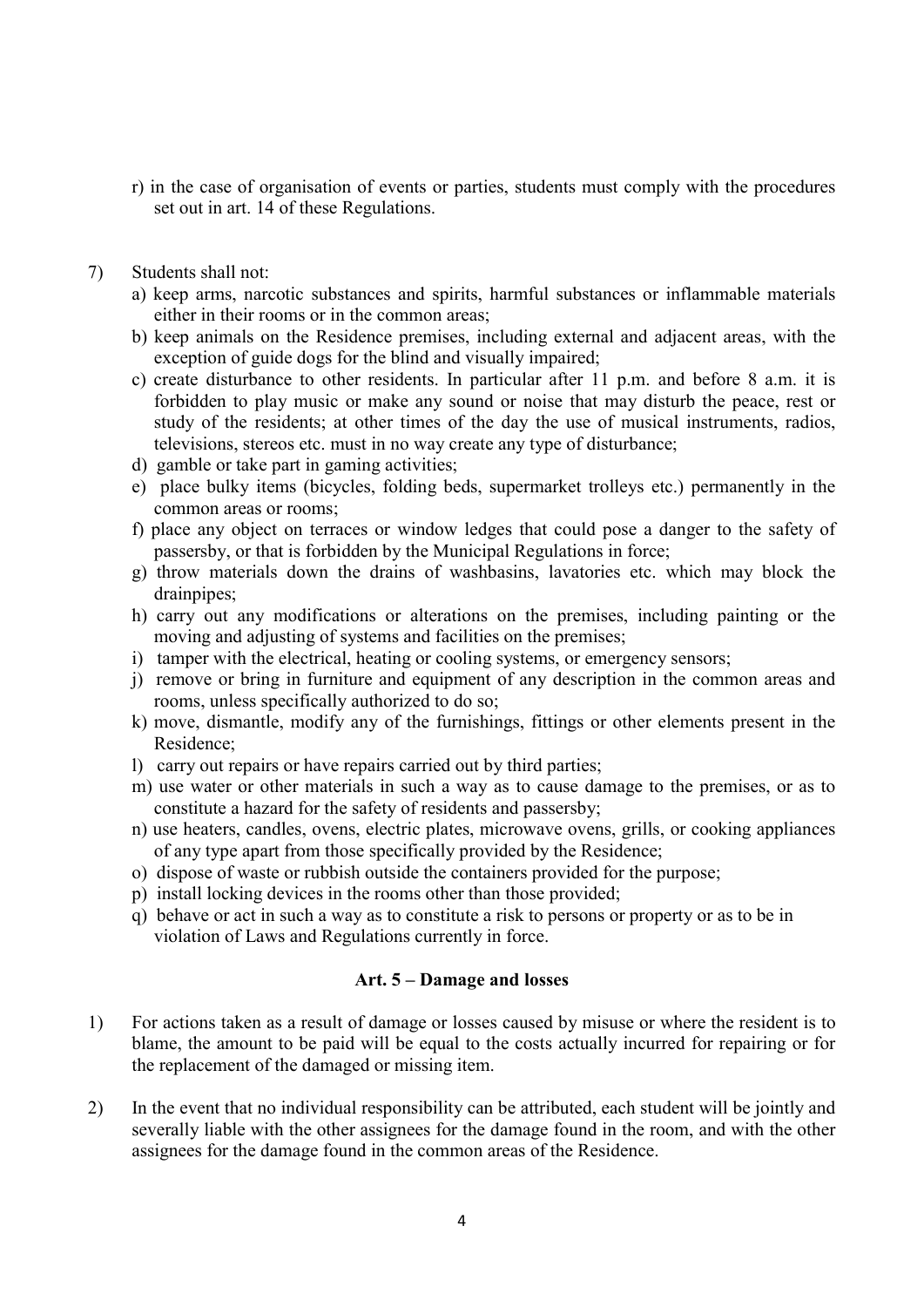- 3) Compensation for damage must be paid within ten days of notification. The students responsible for the damage must make the payment in accordance with the instructions set out on each separate occasion. If the payment is not made within 30 days, a penalty of 10% of the sum owed for the damage will be applied. After sixty days a written demand for payment will be sent in accordance with the provisions of Art. 16 and following of these Regulations.
- 4) Students are obliged to report the loss or theft of their room key to the Residence Management immediately.

#### Art. 6 – Obligations of the assignees

- 1) Students are obliged to separate waste using the containers provided for the purpose situated in the rooms, on the balconies and in the common areas.
- 2) All assignees are obliged to keep their room tidy by removing and storing their personal belongings in the cupboards, storage rooms and/or other storage areas located on the premises. The Residence Management declines all responsibility in the event of any loss or damage to the student's personal effects and belongings.
- 3) Should any regular maintenance need to be carried out during the summer period of closure (e.g. painting of the room), IULM University is obliged to provide the assignees with at least 15 days notice. Students are then obliged to remove all personal effects and belongings from their room and deposit them in specifically designated storage areas.
- 4) In case of early renunciation of the accommodation, students are obliged to remove all their personal effects and belongings from the Residence within 15 days; upon expiry of this period the costs for clearing the personal items will be charged to the student.

#### Art. 7 – Access to accommodation for non-residents

- 1) Students are allowed to invite a maximum of two guests to the Residence or to their room at the same time, provided that no damage or disturbance is caused to other residents. The host student must inform the staff in the porter's lodge. While present on the premises all visitors are obliged to respect the Regulations in force.
- 2) It is absolutely forbidden to invite guests and allow them to stay in the Residence from midnight to 8a.m. Minors may not enter the Residences for any reason unless accompanied by a parent.
- 3) Students will be held responsible for any damage caused by their guests and will also be held liable for any failure to comply with these regulations.
- 4) All visitors must provide their personal details and leave a valid identity document at the porter's lodge, which will be returned to them at the end of their visit.
- 5) All cases of visitors being received without providing staff at the porter's lodge with details will be considered acts of sub-letting, which are strictly forbidden and subject to a fine in accordance with article 19 of these Regulations.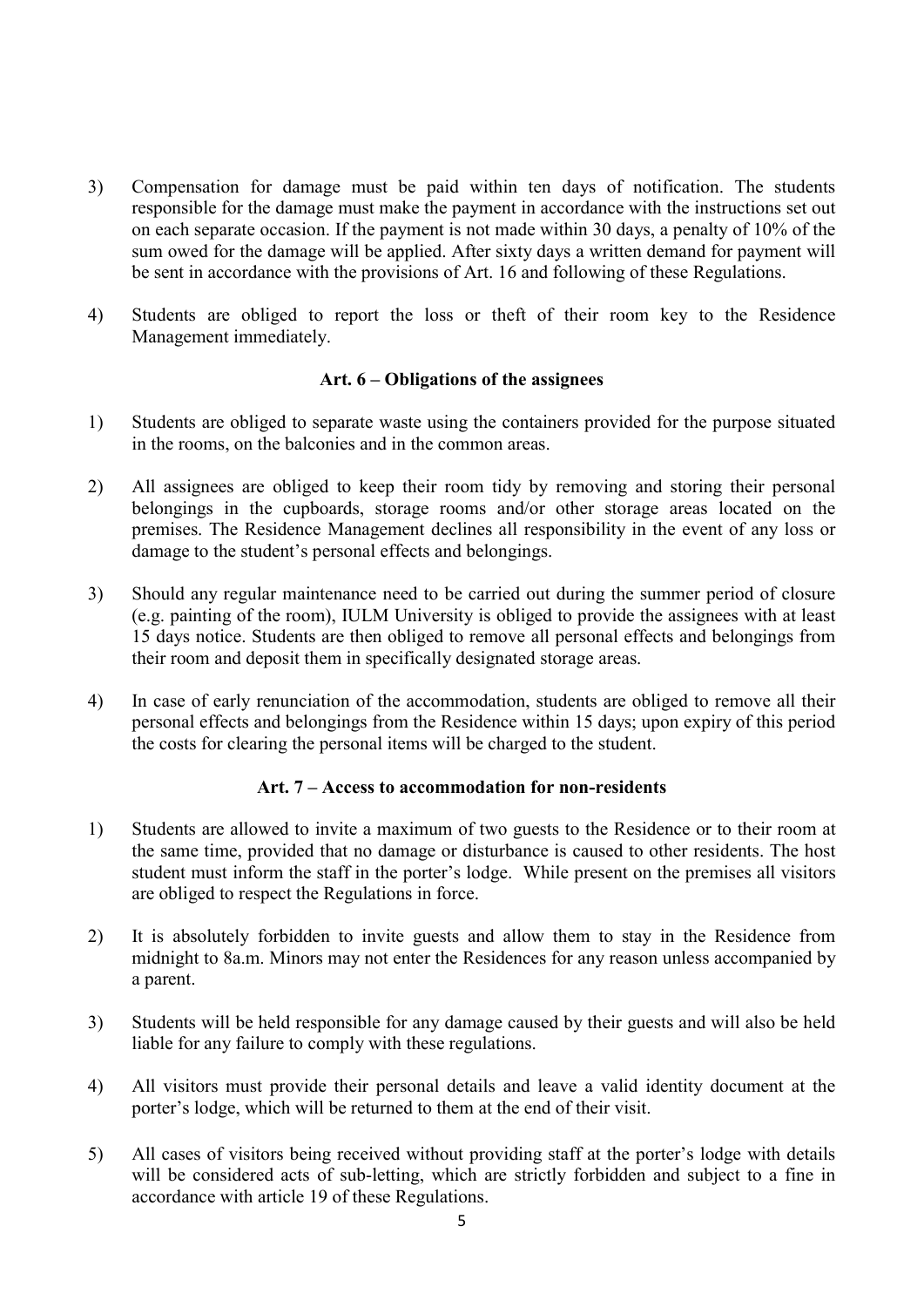### Art. 8 – Access to rooms by Residence Management

- 1) The Residence Management is in possession of copies of room keys.
- 2) The Residence Management has the right to access rooms:
	- a) in the presence of at least one of the assignees:
		- for periodic checks during the period of allocation;
		- at the request of the assignees themselves or at least one of the assignees.
	- b) also in the absence of the assignees, with at least 24 hours notice:
		- for room inspections to assess conditions at the beginning and at the end of the period of allocation or as part of maintenance checks;

- to carry out checks or extraordinary repairs and maintenance on the equipment and systems in the accommodation areas;

- c) also in the absence of the assignees without any notice:
	- to carry out the weekly cleaning and to change the bed linen;
	- to carry out urgent interventions and repairs;
	- in the case of the assignee being absent for a prolonged period or in the case of the accommodation being wrongfully occupied by strangers.

#### Art. 9 – Availability and use of temporarily vacant accommodation

1) Students who during the period of allocation are obliged to be absent from the Residence for periods of more than 30 days in order to study at another University in Italy or abroad, or who are obliged to be absent in order to take part in an internship organised by the University in a location not within easy reach of the Residence, shall inform IULM University and the Residence Management in advance (15 days notice) providing details of the length and reasons for the absence, and provide a declaration of temporary renunciation of the accommodation.

During this period the accommodation will be assigned to another student on a temporary basis. Students with the right to the accommodation may only take possession of the assigned accommodation on the expiry date of the mobility scheme, as certified on the official request, unless other accommodation is available in the event of an early return from the mobility programme.

2) Students are obliged to contact IULM University and the Residence Management at least 15 days prior to their return so that the allocation of new accommodation may be guaranteed.

#### Art. 10 – Official change of room in the Residence

- 1) The Residence Management may change the room of the assignees, providing them with no less than 15 days notice, in the case of certified organisational, functional or service needs (e.g. the need to carry out extraordinary or urgent technical interventions, or the need to accommodate two students in a double room).
- 2) In particularly serious cases the University may proceed with the official change providing seven days notice.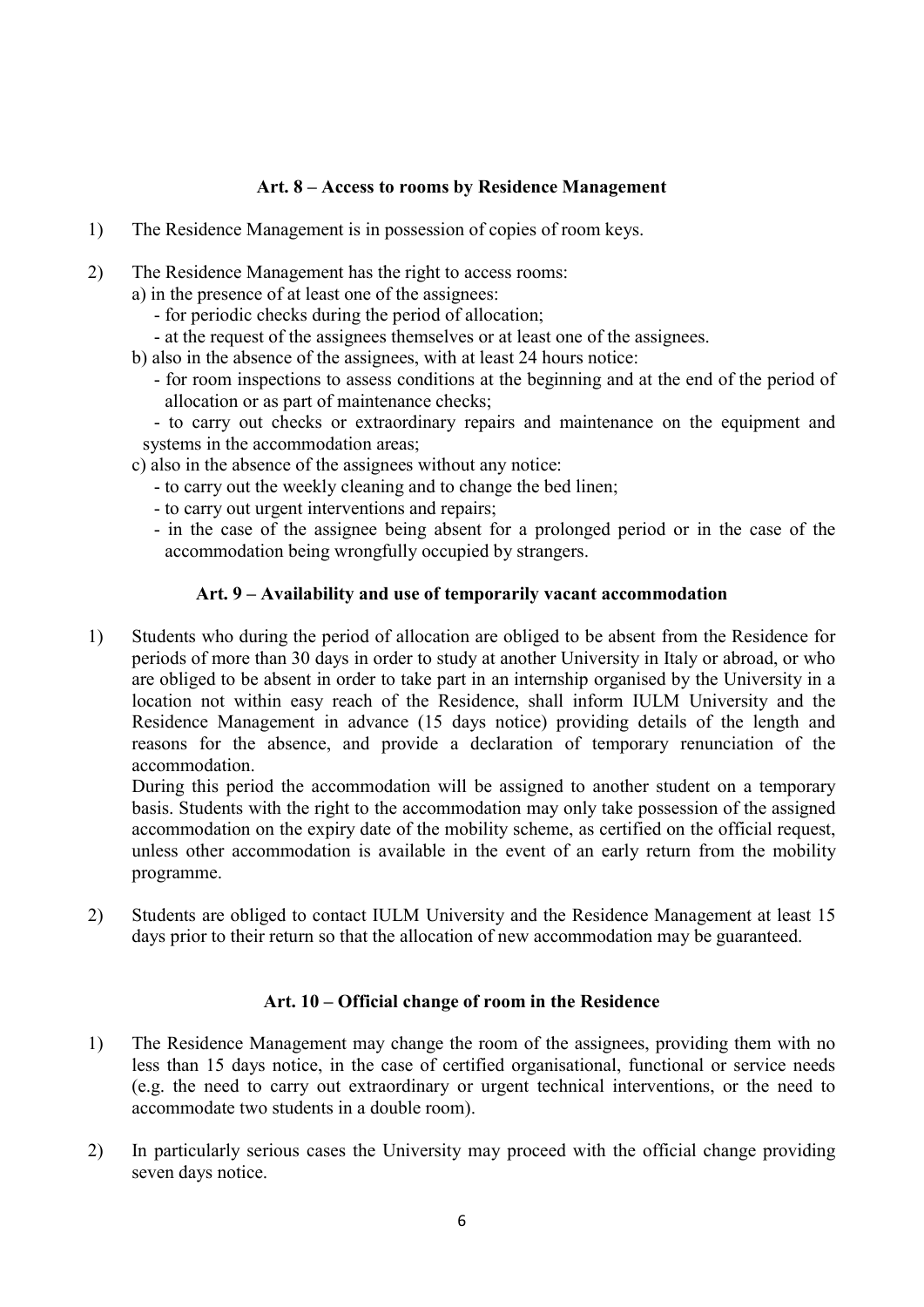- 3) Students changing accommodation are obliged to leave the room by signing the check-out procedures and handing in the keys to the Residence Management.
- 4) Requests on the part of the student to change accommodation during the year will be assessed by IULM University on an individual basis.

### Art. 11 – Renunciation of rights to accommodation

- 1) Assignees may renounce their right to the accommodation in advance in accordance with the procedures set out in the annual call for applications.
- 2) Assignees who make the request to leave the accommodation shall lose all their rights for the remaining period covered by the call for applications, unless their renunciation is a result of serious and proven reasons (illness of the assignee and/or family members; period of study at another university in Italy or abroad; research activities for their thesis carried out in another town, region or country). Students renouncing their rights to accommodation will have the right to participate in a new call for applications for the allocation of accommodation.

#### Art. 12 – Procedures for leaving the accommodation

- 1) On actually leaving the accommodation students are obliged to sign the check-out form and hand in the keys. These procedures shall be carried out together with a joint inspection carried out by the Residence Management during office hours from Monday to Friday.
- 2) The student's deposit shall be used to cover any damage caused or losses identified since check-in, unless the student pays any greater sum that may be due to cover the damage or loss.
- 3) Should the assignee fail to comply with the requirements laid out in the previous points, the entire sum paid as a deposit when the accommodation was allocated will be withheld.

#### Art. 13 – Summer closing period for the Residences

The Residences will be closed for the summer from 1st to 31st August. Students will be duly notified of any variations to these dates.

#### Art. 14 – Use of common areas

The Residences provide common areas and services:

- laundry service;
- wireless service;
- shared kitchens;
- break room;
- computer room.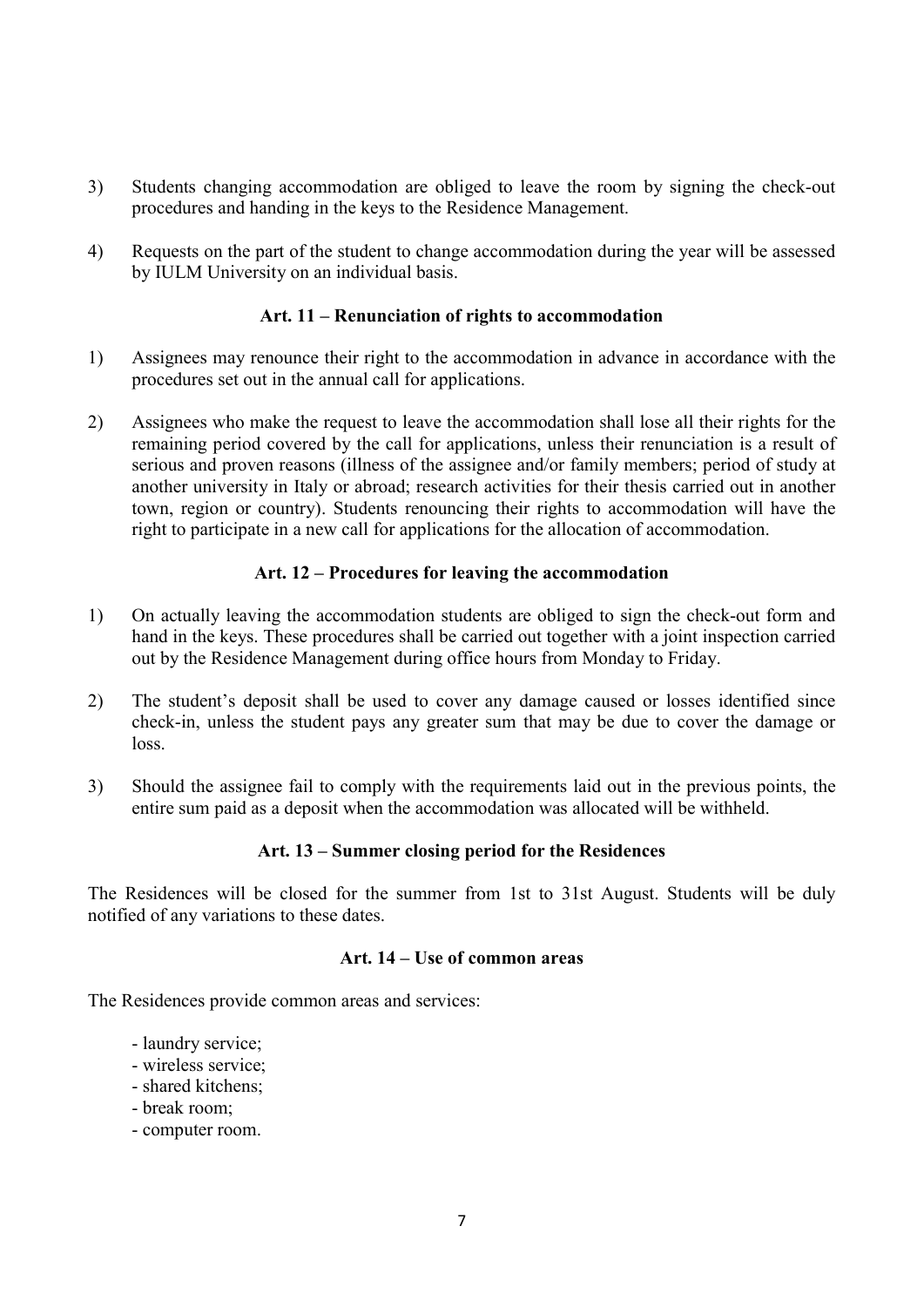- 1) The common areas are reserved exclusively for the use of residents, who shall be responsible for keeping them tidy and clean, and for ensuring that all areas and equipment are fully functional and in working order. They may be used from 8a.m. to midnight every day (the break rooms are open 24 hours a day).
- 2) The other common areas are open to residents and their guests, who must leave a valid identity document on entering the Residence (in accordance with Art. 7. no. 4 of these Regulations) and communicate the time they will leave (which must be no later than midnight). Use of the common areas must be in compliance with the Regulations described herein on all days from 8a.m. to midnight.
- 3) In the event of damage to any of the items, facilities or furnishings in the common areas, or should extraordinary cleaning expenses be incurred, in cases where it is not possible to identify those responsible, each student shall be held jointly and severally liable with the other assignees for the damage in the common areas of the Residence.
- 4) Students living in the Residence may organize recreational activities on condition that they apply in writing to the Residence Management, addressing the request to the Rector and Director General of the University with the Events Office in CC, at least 15 days prior to the event. It is therefore forbidden to hold parties in student rooms, in the corridors or in rooms and areas other than where authorized. The request must be signed by the students organising the event and must contain the date and time of the initiative, and provide reasons for its organisation and a list of the names of guests. Any non-resident guests attending the event must report to the porter's lodge and leave a valid identity document (in accordance with Art. 7. no. 4 of these Regulations). The student organisers must place a deposit of  $\epsilon$ 200 and also assume responsibility for any damage caused by the participants and for any conduct not in compliance with these Regulations. The deposit will be returned after an inspection to assess lack of damage and to check for order and cleanliness in the area provided for the event. In case of a failed inspection, the deposit will be withheld to cover partially or in full the damage caused. The student organisers shall be held responsible for the conduct of the participants and for any damage caused to furniture, furnishing and equipment present in the residence and its premises. It is compulsory for all organised recreational activities to terminate before midnight. The premises used must be in a clean and tidy state when made available again for use by other residents.
- 5) Smoking is forbidden in all the above-mentioned areas.
- 6) The specific rules for the use of the common areas specified in this article are contained in Annexes A and B, which form an integral part of these Regulations.

## Art. 15 – Residence Management – Duties and functions

- 1) It is the duty of the Residence Management to enforce the provisions laid down in these Regulations, and to inform IULM University of any violation.
- 2) In the case of conduct contrary to the provisions laid down in these Regulations and in Annexes A and B, or damage caused to the movable and immovable property of the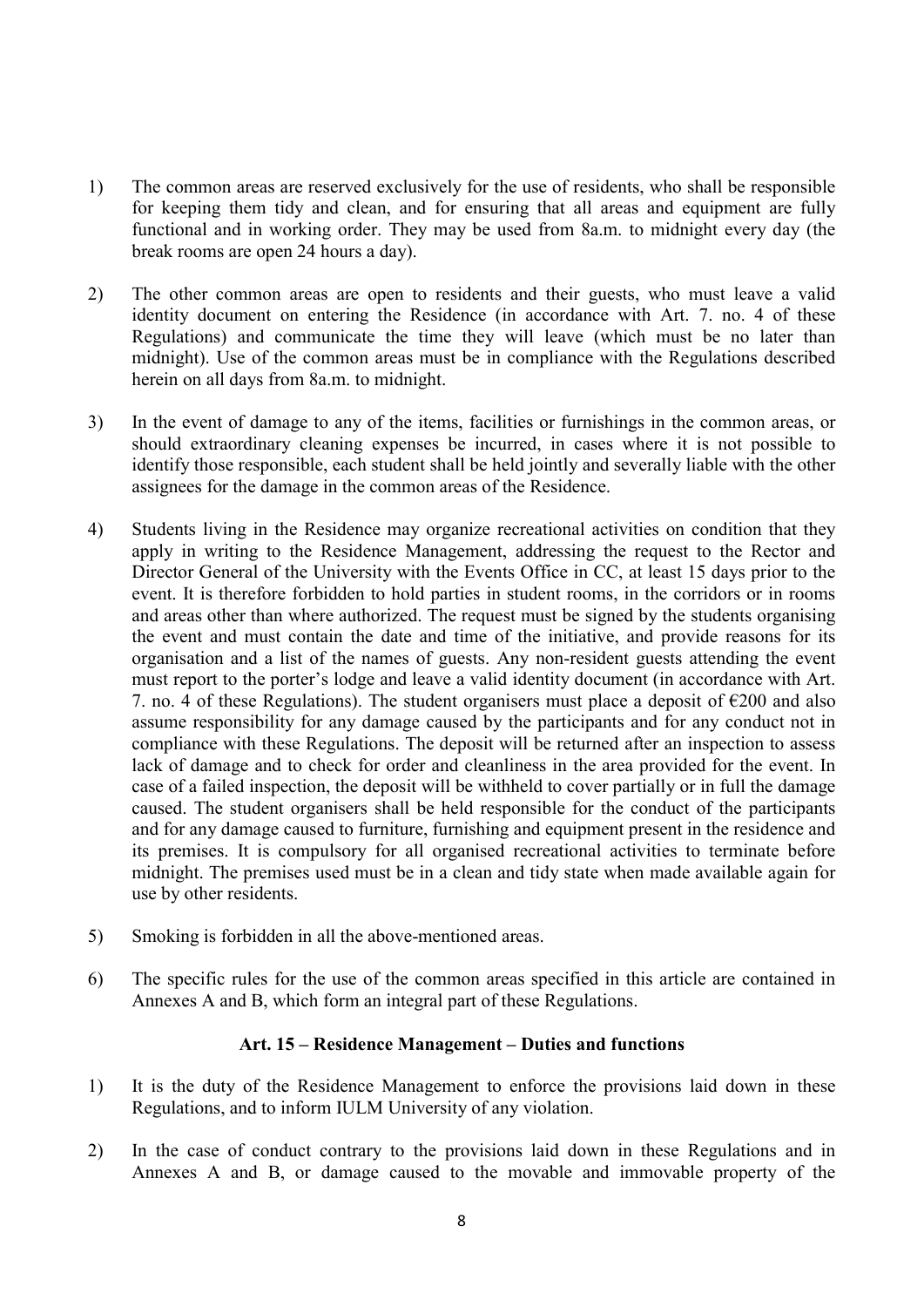Residences, the Management will report the violations to IULM University so that the appropriate measures may be taken, as better described below.

3) IULM University shall be informed of any complaints or reports of inefficiency or mismanagement of any kind regarding staff or other guests.

#### DISCIPLINARY MEASURES AND SANCTIONS

#### Art. 16 – Disciplinary measures

- 1) Violations of the rules contained in these Regulations may be sanctioned, depending on the seriousness of the infringement, using the following disciplinary measures:
	- a) written warning;
	- b) financial penalty;
	- c) temporary suspension;
	- d) revocation of right to accommodation.
- 2) Failure to comply with the smoking ban in public places will be subject to the penalties provided for by current legislation (Law no. 3 of 16/1/2003).
- 3) Should the Residence Management identify violations of the rules contained in these Regulations, it must immediately notify IULM University, who will deliver by hand a registered letter containing written notification of the claim to the student at the University Residence where they have registered their temporary current address, or, if the student cannot be reached there, will send a registered letter with proof of receipt to the home address provided on accepting the allocated accommodation. The student concerned may provide a written rejoinder within five days of receiving the notification.

#### Art. 17 – Written warning

- 1) Upon notification by the Residence Management, IULM University may impose the sanction of a written warning in the following cases:
	- the presence of animals in rooms or in the common areas, with the exception of guide dogs for the blind and visually impaired;
	- the presence of bulky items (bicycles, folding beds, supermarket trolleys etc.) in the common areas and in rooms;
	- the presence on terraces and window ledges of objects that could pose a danger to passersby;
	- the presence of perishable foods during periods when the premises are closed;
	- the presence in rooms of furniture or equipment moved from the common areas;
	- rubbish bags left outside the containers provided for the purpose;
	- failure to separate waste.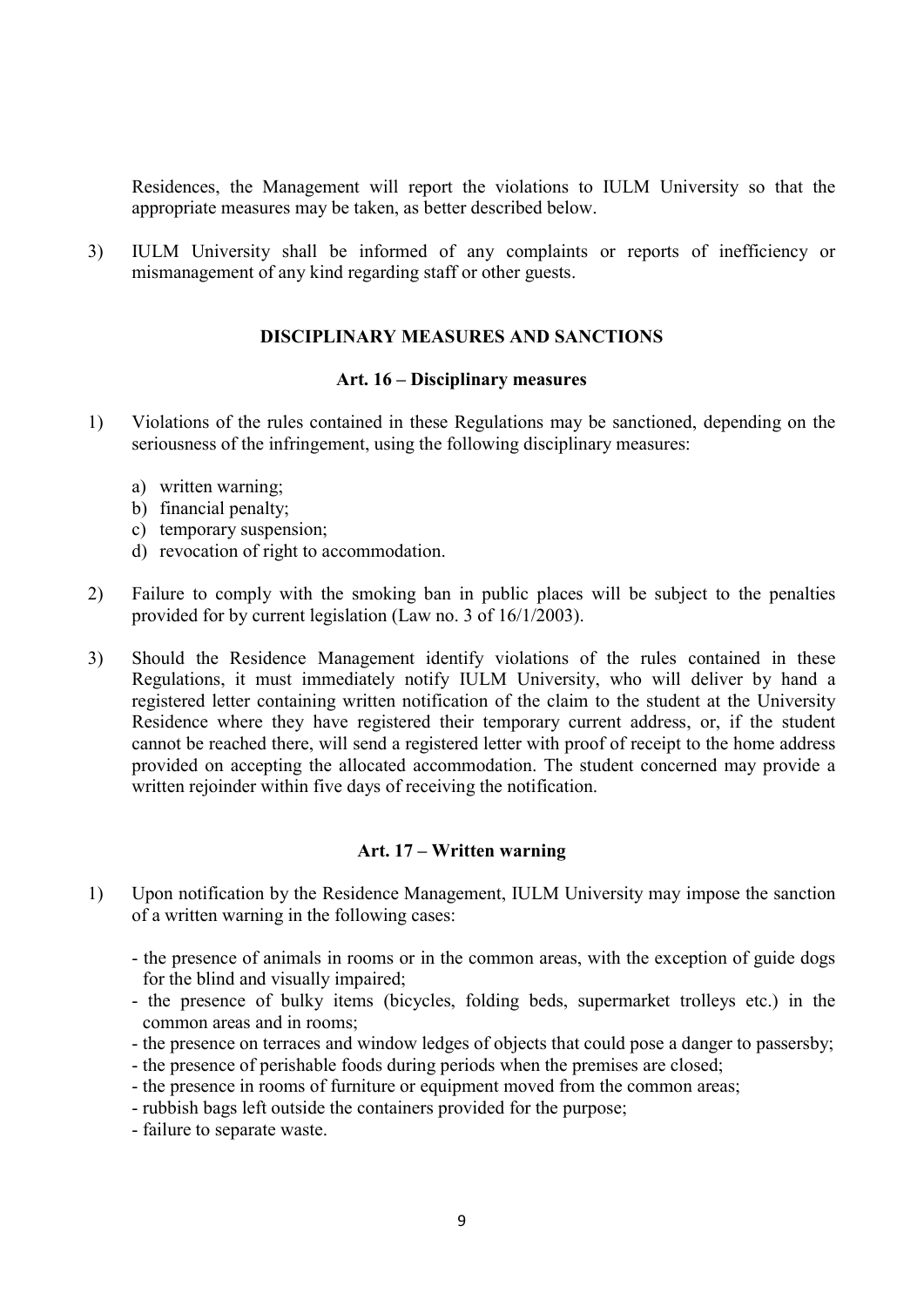#### Art. 18 – Financial penalty

- 1) IULM University may impose a financial penalty of between  $\epsilon$ 50 and  $\epsilon$ 300 in the following cases:
	- failure to keep the allocated spaces tidy and clean;
	- creating a disturbance to residents and neighbours. In particular after midnight and before 8a.m.;
	- improper conduct towards Residence staff and other residents;
	- receiving non-resident guests outside permitted visiting times;
	- the presence or use in rooms of electric or gas cooking equipment, microwave ovens, refrigerators or any other electrical appliance unless specifically authorised and approved of in writing by the Residence Management;
	- carrying out modifications and alterations or tampering with systems and facilities on the premises, or carrying out painting work;
	- for violations of Art. 4 no. 7 letters P-Q;
	- receiving guests in rooms without informing the Residence Management.
- 2) In the event of repeated infringements of Regulations in any of the above-mentioned cases during the period of allocation, Article 19 shall be applied.

#### Art. 19 – Temporary suspension

- 1) In the event of repeated infringement of the Regulations as described in Articles 17 and/or 18, IULM University may ask the student to leave the Residence with immediate effect for a period of time proportionate to the seriousness of the infringements committed.
- 2) IULM University may also ask the student to leave the Residence as a precautionary measure for the reasons laid down for the revocation of the right to the accommodation.

### Art. 20 – Immediate revocation of right to accommodation

- 1) IULM University shall proceed with the immediate revocation of the right to the accommodation in the following cases:
	- a) the keeping of arms, narcotic substances, even for personal use, and spirits in the allocated room, or on the premises of the Residence and the University;
	- b) failure to pay the fees and the failure to settle payments of the sums due for costs and/or sanctions after three warnings;
	- c) granting the use of and/or subletting to strangers the allocated room, or another temporarily empty room, even if on a temporary basis and without asking for payment;
	- e) should it be discovered that the assignee has benefitted from the allocation on the basis of untrue declarations;
	- f) in the event of serious infringement of Regulations during the student's period of stay in the Residence;
	- g) for conduct that is contrary to public order and laws in force, with particular reference to the obligation to behave in a manner in keeping with the rules of living in a community, and it shall be made clear that any breach of these rules arising from the abuse of alcohol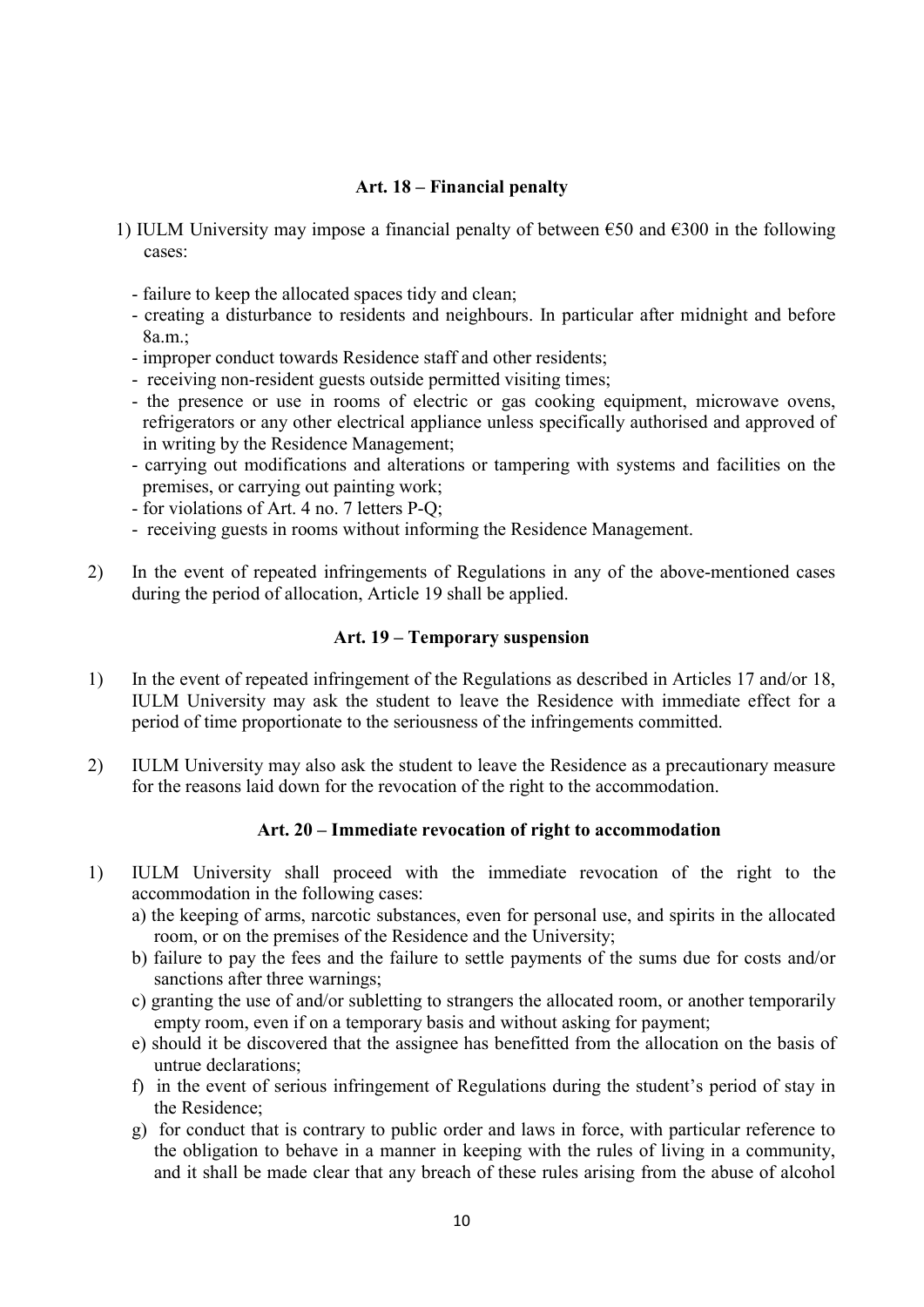or other psychoactive substances shall be considered an aggravating circumstance and will be duly assessed during the disciplinary and sanctioning process.

- h) lending to third parties or giving permission to third parties to use keys allowing entry to the Residence;
- i) the keeping of inflammable materials and harmful, radioactive or any other illegal substances;
- j) repeated violations which have led the student to receive more than three written warnings/financial penalties.
- 2) In the case of revocation of the right to the accommodation the student shall be excluded from participating in the assignment of rooms in the University Residences for the following academic years.

Attachments:

- Annex A – Specific rules for use of common areas – Residence via Santander

- Annex B – Specific rules for use of common areas – Residence Cascina Moncucco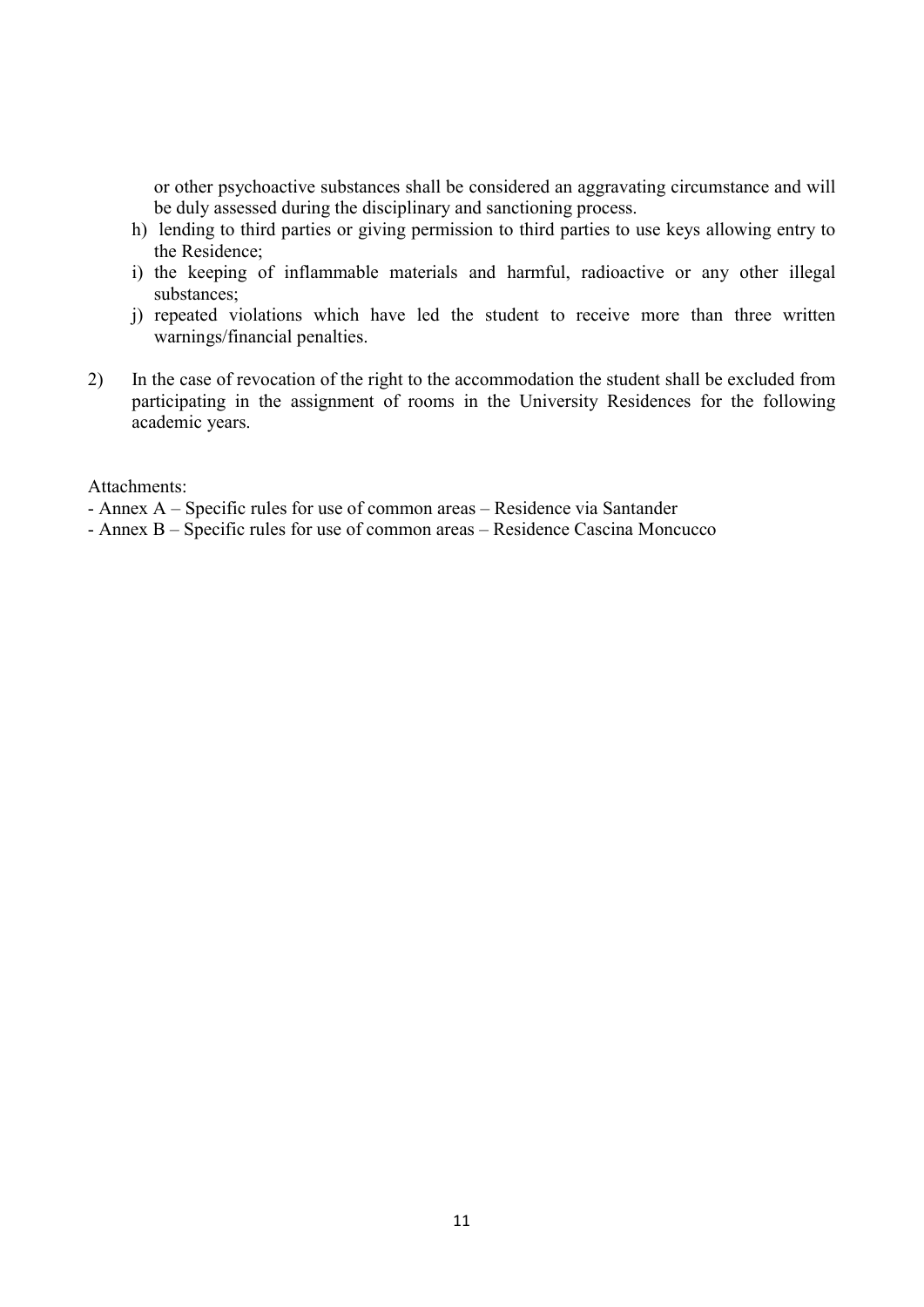# ANNEX A – RESIDENCE VIA SANTANDER

Facilities: Break Room – Computer Room – Laundry – Kitchens

### **BREAK ROOM**

The break room is open to all residents and their guests who have left a document at Reception and are in possession of a pass.

### OPENING HOURS

The room is open 24 hours a day

### DE COMPUTER ROOM

The room is only open to residents, who may use the workstations with Internet access.

In order to access a single workstation each resident must make a booking in the register kept in Reception. For further information regarding use and costs of Internet access residents should consult the specific Regulations.

SMOKING IS FORBIDDEN in the room.

# OPENING HOURS

The room is open every day from 8.00 to 24.00

# LAUNDRY ROOM

The room is only open to residents, who may use the laundry facilities in accordance with the instructions for use on display in Reception.

SMOKING IS FORBIDDEN in the room.

### OPENING HOURS

The room is open every day from 8.00 to 24.00

# **NITCHENS**

The kitchens are only open to residents.

### OPENING HOURS

The room is open every day from 8.00 to 24.00.